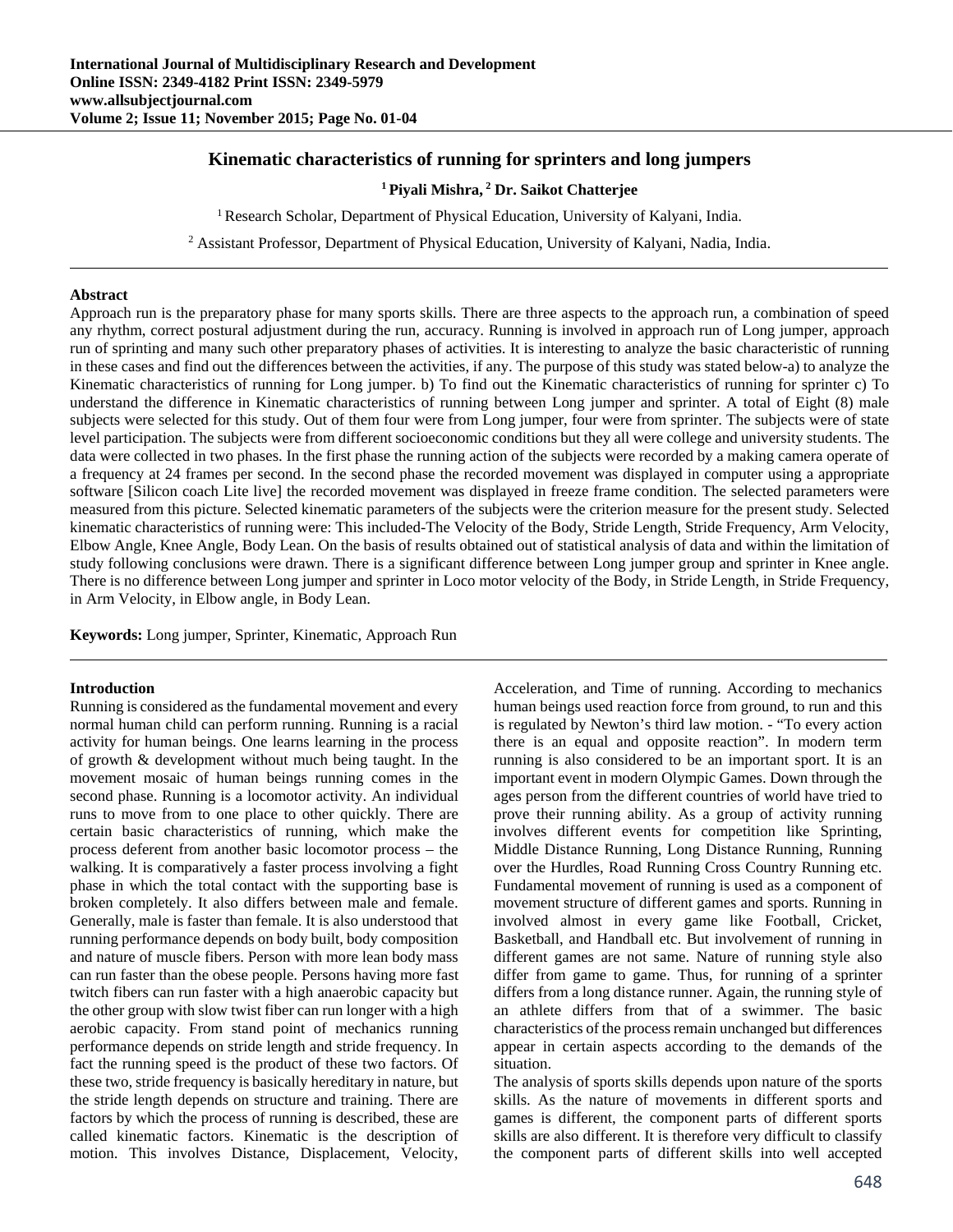groups. But experts agree on certain common elements of most of the skills in the process of analysis. It is believed that most of the skills have got three common elements. When arranged sequentially, they run as preparatory phase, main phase and follow through. Each of these phases has got unique contribution towards the results of the execution of skill. These phases are performed one after other in quick succession without any break in between. The preparatory part is designed to make the main part more effective. Depending on the nature of the main part, opportunity provided by rules and the characteristics features of the performers the preparatory part may also be different for different games and sports. Kinesiologically, the main muscle group is used opposite direction of movement desired. Mechanically, the main purpose here is to overcome inertia of rest, to increase the path of application of force during main part and so on. Approach run is the preparatory phase for many sports skills. There are three aspects to the approach run, a combination of speed and rhythm, correct postural adjustment during the run, an accuracy.

Running is involved in approach run of Long Jumper, approach run of Sprinter and many such other preparatory phases of activities. It is interesting to analyze the basic characteristic of running in these cases and find out the differences between the activities, if any. With this consideration present project was developed as a research work.

# **Purpose of the Study**

The purpose of this study were stated below-

- (a) To analyze the Kinematic characteristics of running for Long Jumper.
- (b) To find out the Kinematic characteristics of running for sprinters.
- (c) To understand the difference in Kinematic characteristics of running between Long Jumper and sprinters.

### **Significance of the Study**

It was believed that the results of the study would be helpful for the field of Physical Education and Sports in following ways-

- (a) The results of the study will help to understand the Kinematic characteristics of running of Long Jumper
- (b) It will be possible to understand the Kinematic characteristics of running of sprinters from the results of the study.
- (c) The findings will throw light on the differences in Kinematic characteristics between Long Jumper and Sprinters.
- (d) The results will provide important information for future research.

#### **The Subject**

A total of Eight (8) male subjects were selected for this study. Out of them four were from Long Jumper, four were from Sprinting. The subjects were of state level participation. The subjects were from different socioeconomic conditions but they all were college and university students. The subjects were selected keeping in view their level at performance in the respective field. The distribution of the subjects has been shown in Fig- 1.



**Fig 1:** Distribution of the subject

#### **Criterion Measure**

Selected kinematic parameters of the subjects were the criterion measure for the present study. Selected kinematic characteristics of running were: This included-The Velocity of the Body, Stride Length, Stride Frequency, Arm Velocity, Elbow Angle, Knee Angle, Body Lean.

#### **Procedure for Collecting Data**

Procedure for collecting data for different events was as follows– The data were collected in two phases. In the first phase the running action of the subjects were recorded by a making camera operate of a frequency at 24 frames per second. In the second phase the recorded movement was displayed in computer using a appropriate software [Silicon coach Lite live] the recorded movement was displayed in freeze frame condition. The selected parameters were measured from this picture. Recording of movements at the subjects of different activities was done separately. The camera was placed at the distance at 27m from start. The axis of the camera were perpendicular of the direction of the running and height of the camera was one meter from the ground. For recording the movement of Sprinter the camera was placed 27m from start with the similar position mention above for recording the movement of Long Jumper.

# **Presentation of Data Result and Discussion The Data**

For the present study the data were the measurement at selected kinematic parameters of running of different groups of subjects. This included-The Velocity of the Body, Stride Length, Stride Frequency, Arm Velocity, Elbow Angle, Knee Angle, Body Lean

### **Presentation of Data**

The data for different parameters and their statistical analysis have been presented in following sections.

#### **Personal Data**

The Personal Data of the subjects mainly Age, Height, Weighttheir mean & S.D have been presented in Table-1 for both Sprinter and Long Jumper.

| <b>Variables</b> |           | Age(Year) | Height(Cm) | Weight(K.G) |
|------------------|-----------|-----------|------------|-------------|
|                  | Mean      | 23.5      | 166        | 58          |
| Sprinter         | <b>SD</b> | 1.73      | 1.82       | 3.16        |
| Long             | Mean      | 23.75     | 165.25     | 57.5        |
| Jumper           | SD        | .70       | .25        | 2.08        |

The difference of Mean between Sprinter and Long Jumper in Age, Height, Weight is presented in Fig-2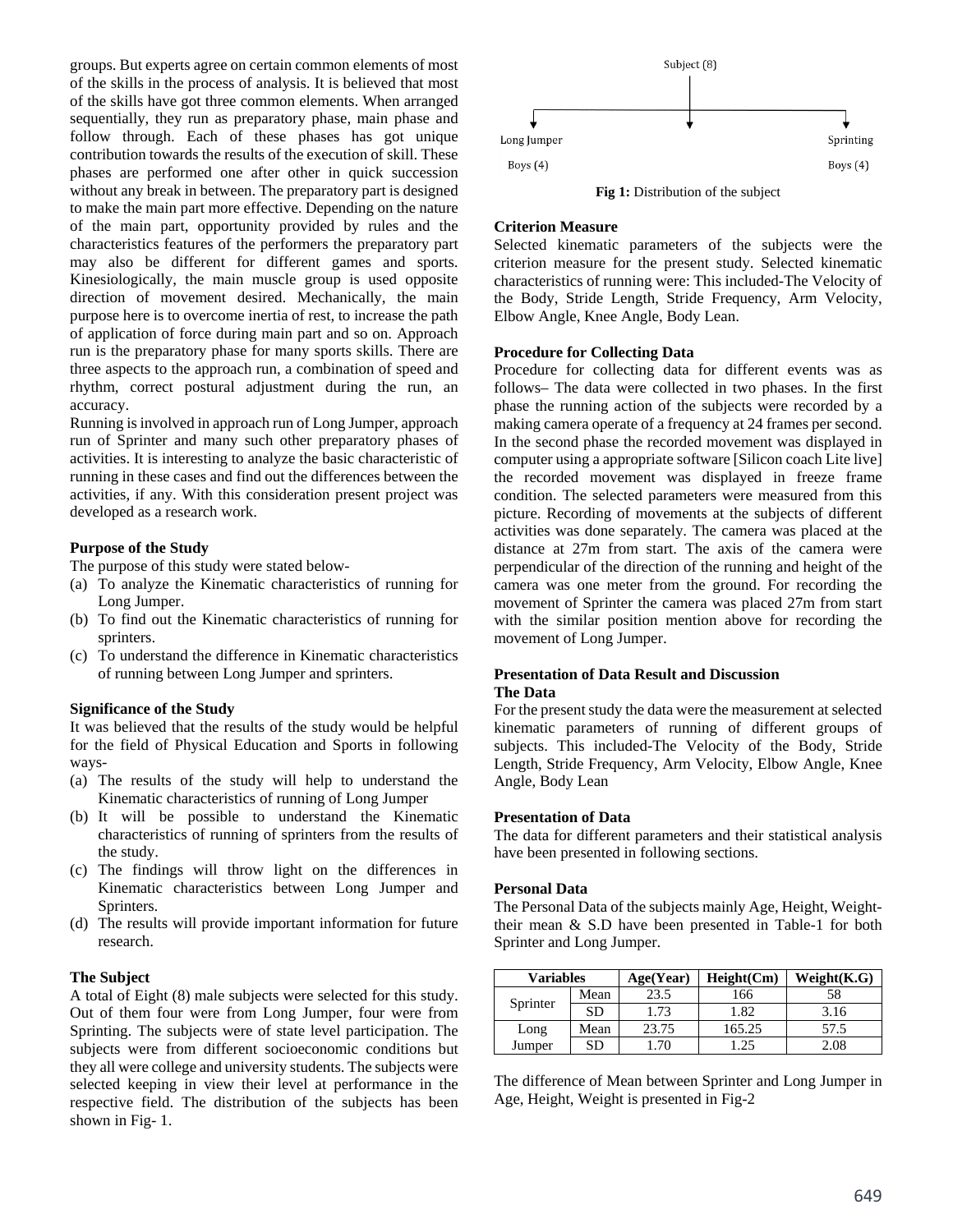

# **Data regarding velocity of the body of the subjects**

Mean, S.D. of the different group of subjects have been presented in Table-2.

| Table 2: Mean, S.D. of velocity of the body for two different groups of subject |  |  |  |  |  |  |
|---------------------------------------------------------------------------------|--|--|--|--|--|--|
|---------------------------------------------------------------------------------|--|--|--|--|--|--|

| Sl. No.  | Events              | <b>Mean Velocity (m/s)</b> | $S.D.$ (m/s) | 64°   | <b>Significance</b> |      | DF |
|----------|---------------------|----------------------------|--------------|-------|---------------------|------|----|
|          | Long Jumper $(n=4)$ | 8.55                       | ±.50         | 0.557 | NS                  | 0.05 |    |
| <u>.</u> | Sprinting $(n=4)$   | 3 O.I                      | 0.00         |       |                     |      |    |

Table value for 't' Test at 0.05 level for Df 6 is 2.45.

It is seen from the above table that the loco motor velocity of the body for two different groups of subject were different. The loco motor velocity of the body was for sprinters with the mean value of 8.91 m/s and the loco motor velocity of the body for Long Jumper with the mean value of 8.55 m/s. As there were differences between mean values, the statistical significance of this difference was tested by the technique of 't'-Test. It is seen from table that The 't' value was 0.557 and it was not significant of 0.5 levels.

The difference of Mean and S.D between Long Jumper and Sprinter in Loco motor Velocity of the body is presented in Fig-3.



## **Data regarding Stride Length of the subjects**

Mean, SD of the different groups of subjects have been presented in Table-3.

**Table 3:** Mean, SD of Stride Length for two different groups of subject

| Sl. No.  | Events              | <b>Mean Stride Length(m)</b> | S.D.(m)    | $6 + 9$ | <b>Significance</b> |  | DF |
|----------|---------------------|------------------------------|------------|---------|---------------------|--|----|
| . .      | Long Jumper $(n=4)$ | 74                           | $\pm 0.15$ |         |                     |  |    |
| <u>.</u> | Sprinter $(n=4)$    | .90                          |            |         |                     |  |    |

Table value for 't' Test at 0.05 level for Df 6 is 2.45.

It is seen from the above table that the Stride Length for two different groups of subjects were different. The Stride Length was for Long Jumper with the mean value of 1.74 /m and the mean value was for sprinter with value at 1.90 /.m. As there were differences between mean values, the statistical

significance of this difference was tested by the technique of ttest. It is seen from table that the 't' value was 1.12 and it was not significant of 0.5 levels. The difference of Mean and S.D between Long Jumper and Sprinter in Stride Length is presented in Fig-4.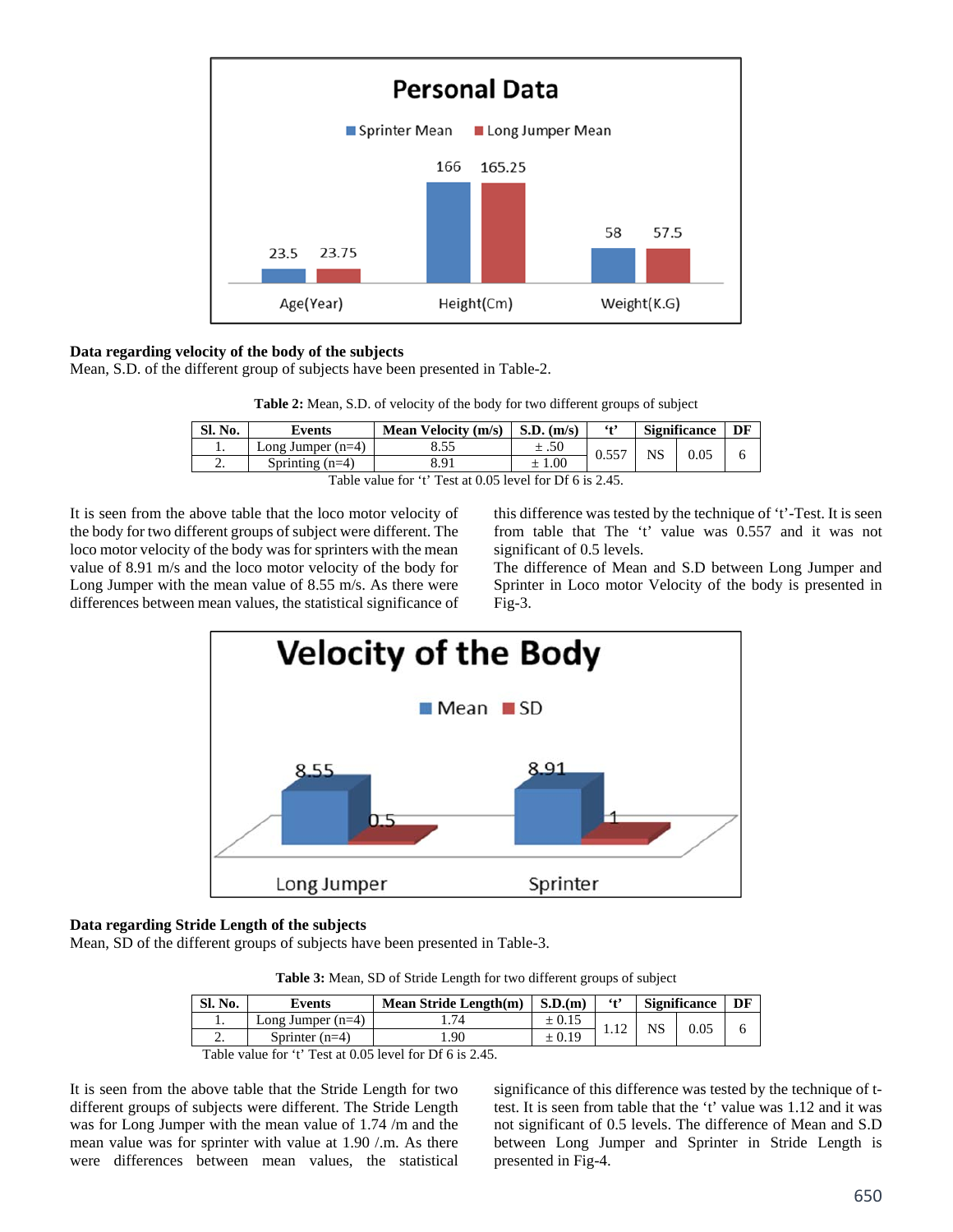

# **Data regarding Stride Frequency of the subjects**

Mean, SD of the different groups of subjects have been presented in Table-4

| Table 4: Mean, SD of Stride Frequency for two different groups of subject |  |  |  |
|---------------------------------------------------------------------------|--|--|--|
|                                                                           |  |  |  |

| Sl. No.  | Events              | Mean (per sec.)             | S.D (per sec.) | $6 + 5$ | <b>Significance</b> |      | DF |
|----------|---------------------|-----------------------------|----------------|---------|---------------------|------|----|
|          | Long Jumper $(n=4)$ | 4.85                        | ± .46          | 0.396   | NS                  | 0.05 |    |
| <u>.</u> | Sprinting $(n=4)$   |                             | .40            |         |                     |      |    |
| $-1$     |                     | . <i>.</i><br>$\sim$ $\sim$ |                |         |                     |      |    |

Table value for 't' Test at 0.05 level for Df 6 is 2.45.

It is seen from the above table that the Stride Frequency for two groups of subjects were different. The Stride Frequency was for Long Jumper with the mean value of 4.85/s and the Stride Frequency was for Sprinter with the value of mean 4.71/s. As there were differences between mean values, the statistical significance of this difference was tested by the technique of ttest. It is seen from table that the 't' value was 0.396 and it was not significant of 0.5 levels. The difference of Mean and S.D between Long Jumper and Sprinter in Stride Frequency is presented in Fig-5



### **Data regarding Arm velocity of the subjects**

Mean, SD of the different groups of subjects have presented in Table-5.

**Table 5:** Mean, SD of Arm velocity for two different groups of subject

| Sl. No. | Events              | Mean velocity $(m/s)$ | $\mathbf{S}.\mathbf{D}$ (m/s) | $6 + 2$ | <b>Significance</b> |      | DF |
|---------|---------------------|-----------------------|-------------------------------|---------|---------------------|------|----|
|         | Long Jumper $(n=4)$ | 3.80                  | ±1.66                         |         |                     | 0.05 |    |
|         | Sprinting $(n=4)$   | 9.99                  | ± 0.49                        | 0.097   |                     |      |    |

Table value for 't' Test at 0.05 level for Df 6 is 2.45.

It is seen from the above table that the Arm velocity for two groups at subjects were different. The arm velocity was for sprinting with the mean value at 9.99 m/s and the arm velocity was for Long Jumper with the mean value of 8.80 m/s. As there was difference between mean values, the statistical

significance of this difference was tested by the technique of 't'- Test. It is seen from table that the 't' value was 1.097 and it was not significant at 0.5 levels.

The difference of Mean and S.D between Long Jumper and Sprinter in Arm velocity is presented in Fig-6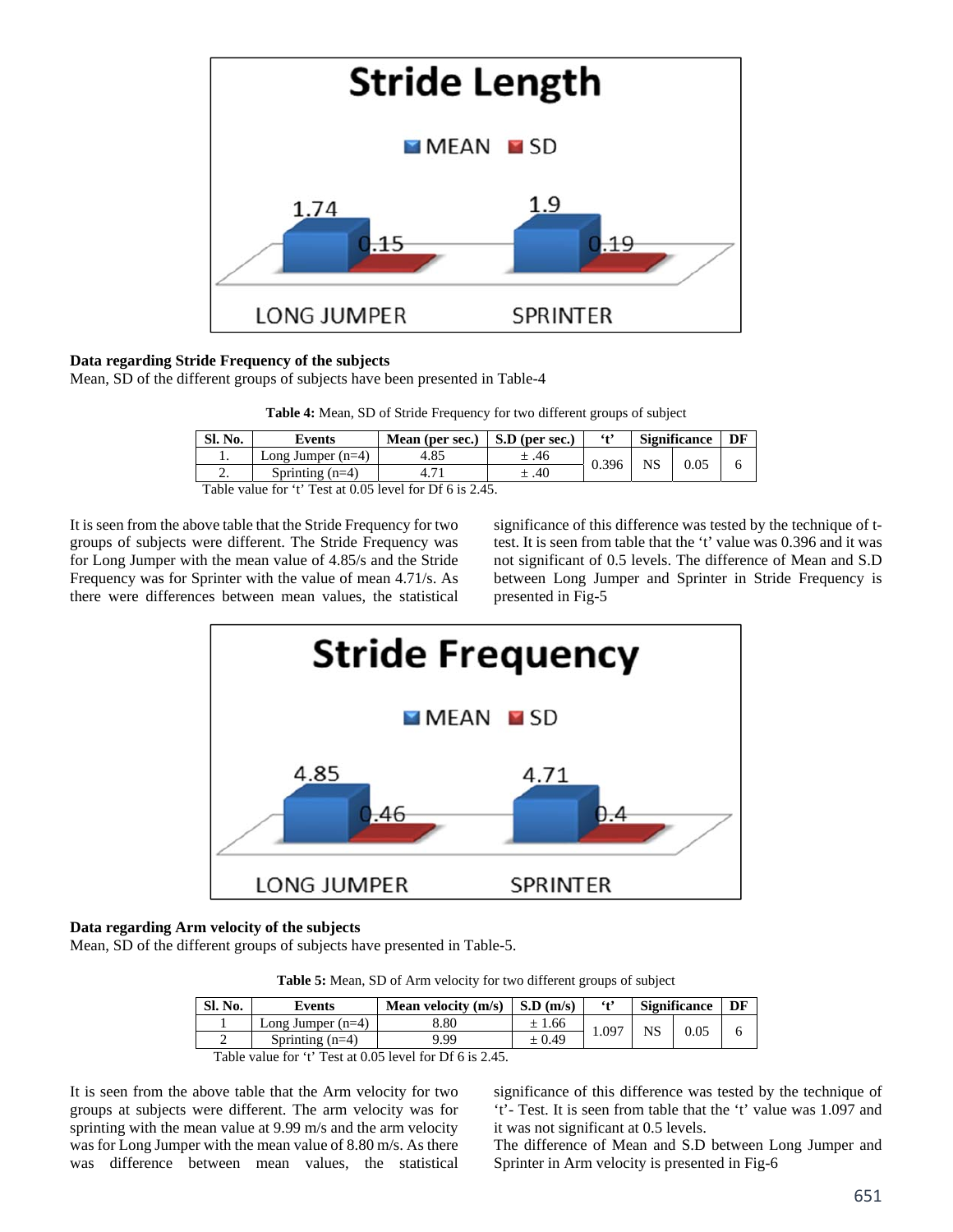

# **Data regarding Elbow Angle of the subjects**

Mean, SD of the different groups of subjects have been presented in Table-6.

| Table 6: Mean, SD of Elbow Angle for 'two' different groups of subject |  |  |  |  |  |  |
|------------------------------------------------------------------------|--|--|--|--|--|--|
|------------------------------------------------------------------------|--|--|--|--|--|--|

| Events              | <b>Mean angle (degree)</b>                 | S.D (degree) | $6 + 9$ | <b>Significance</b> |  |  |
|---------------------|--------------------------------------------|--------------|---------|---------------------|--|--|
| Long Jumper $(n=4)$ | 98.5°                                      | ± 19.04      | 1.36    |                     |  |  |
| Sprinting $(n=4)$   | $80.50^\circ$                              | ± 12.69      |         |                     |  |  |
| $\sim$ $\sim$       | $\alpha$ and contract the present $\alpha$ |              |         |                     |  |  |

Table value for 't' Test at 0.05 level for Df 6 is 2.45.

It is seen from the above table that the Elbow Angle for two groups of subjects were different. The Elbow Angle was for Long Jumper with the mean value of 98.5º and the Elbow Angle was for Sprinting with the value of 80.50º.As there was difference between mean values the statistical significance of this difference was tested by the 't'- Test technique. It is seen from Table that 't' value was 1.36 and it was significant of 0.05 levels. So, it is understood that there was no statistically significant difference between the mean values of two groups. The difference of Mean and S.D between Long Jumper and Sprinter in Elbow Angle is presented in Fig- 7.



# **Data regarding Knee Angle of the subjects**

Mean, SD of the different groups of subjects have been presented in Table- 7

**Table 7:** Mean, SD of Knee Angle for Two different groups of subject

| <b>Sl. No.</b> | Events            | <b>Significance</b><br>$6 + 2$<br>S.D (Degree)<br><b>Mean angle (Degree)</b> |  |      | DF |      |  |
|----------------|-------------------|------------------------------------------------------------------------------|--|------|----|------|--|
|                | Long Jumper (n=4) | Qςo                                                                          |  | 2.63 |    | 0.05 |  |
|                | Sprinting $(n=4)$ | 59.75°                                                                       |  |      |    |      |  |

Table value for 't' Test at 0.05 level for Df 6 is 2.45.

It is seen from the above table that the Knee Angle for two groups of subjects were different. The Knee Angle was for Long Jumper with the mean value of 85º and the Knee Angle was for Sprinting with the value of 59.75º. As there were differences between mean values, the statistical significant of this different was tested by the technique of 't'- Test. It is seen from table that 't' value was 2.63 and it was significant of 0.5 levels. The difference of Mean and S.D between Long Jumper and Sprinter in Knee Angle is presented in Fig-8.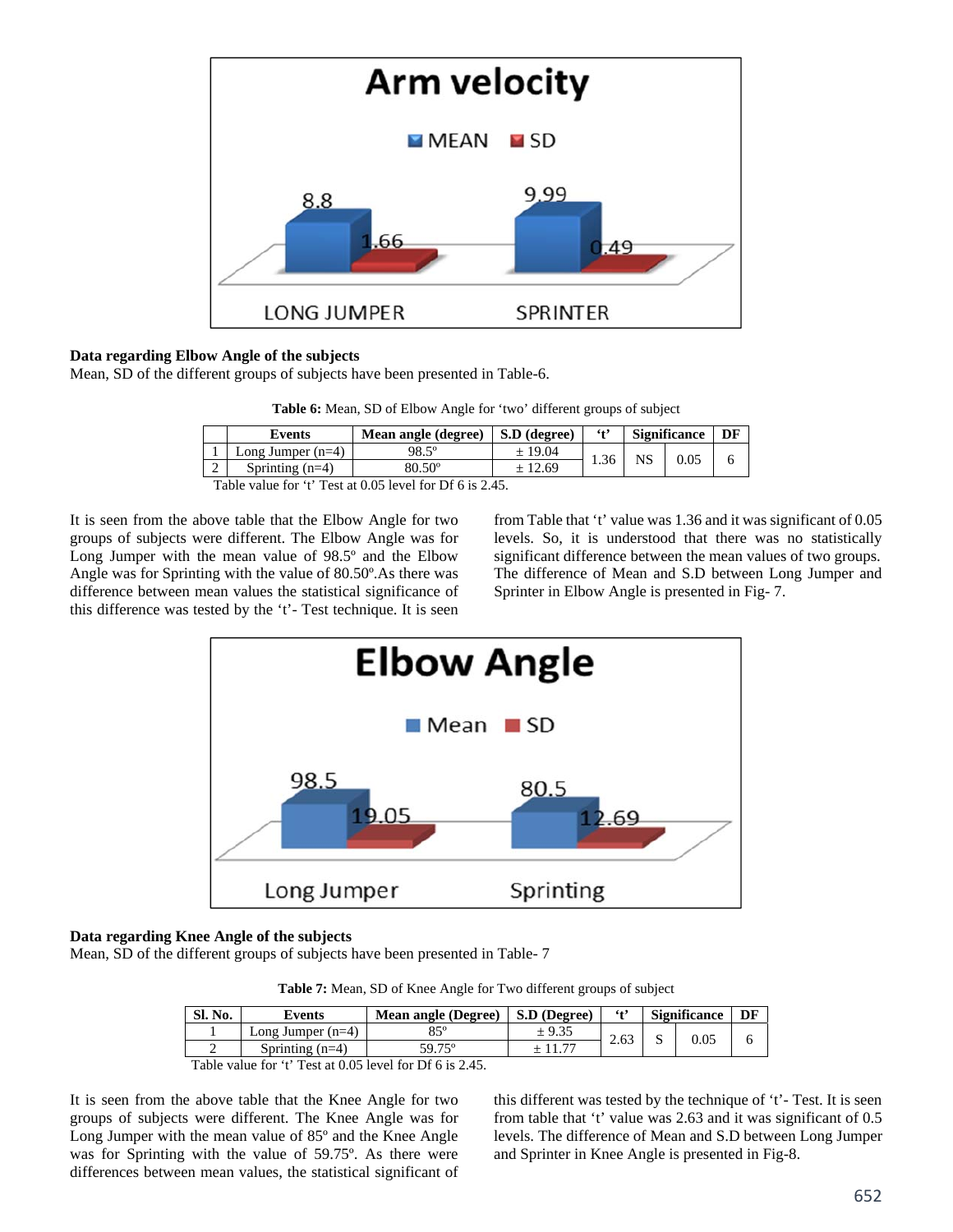

### **Data regarding Body Lean of the subjects**

Mean, SD of the different group of subjects have been presented in Table- 8.

| Table 8: Mean, SD of Body Lean for two different groups of subject |  |  |
|--------------------------------------------------------------------|--|--|
|                                                                    |  |  |

| <b>Sl. No.</b> | Events                     | Mean angle (degree) | S.D (degree) | $6 + 9$ | <b>Significance</b> |  |
|----------------|----------------------------|---------------------|--------------|---------|---------------------|--|
|                | Long Jumper $(n=4)$        |                     | ± 9.43       | 0.47    | 0.05                |  |
|                | Sprinting $(n=4)$          | 76.75               | ± 3.63       |         |                     |  |
| $\sim$ $\sim$  | $\alpha$ $\alpha$ $\alpha$ |                     |              |         |                     |  |

Table value for 't' Test at 0.05 level for Df 6 is 2.45.

It is seen from the above table that the Body Lean for Two groups of subjects were different. The angle of Body Lean was for Long Jumper with the mean value of 74º and the angle of Body Lean was for Sprinter indication Body Lean with the mean value of 76.75º. Higher angle indicated lower Body Lean. As there was difference among mean values the statistical significance of this difference was tested by the 't'- Test. It is seen from Table that the 't' value was 0.47 and it was not significant of 0.5 level.

The difference of Mean and S.D between Long Jumper and Sprinter in Body Lean is presented in Fig-9



### **Result**

On the basis of statistical analysis of data the following results were obtained.

- (a) There were no statistically significant differences between the groups for the loco motor velocity of the Body.
- (b) There were no statistically significant differences between the groups for the Stride Length.
- (c) There were no statistically significant differences between the groups for the Stride Frequency.
- (d) There were no statistically significant differences between the groups for the Arm Velocity.
- (e) knee angle of Long Jumper group was significantly greater than sprinting group.
- (f) There were no statistically significant differences between the groups for the Elbow Angle.
- (g) There were no statistically significant differences between the groups for the Body Lean.

### **Discussion of Result**

According to results obtained the Sprinting group & Long Jumping were similar in many kinematic parameters of running such as loco motor velocity of the Body, Stride Length, Stride Frequency, Arm Velocity and Body Lean Elbow Angle. This may be due to the fact that all the groups tried to achieve as high velocity as possible with short approach run. But the groups varied in Kinematic parameters viz. Knee Angle. The result indicated that the Knee angle of long jumping group was significantly greater than that sprinting group. This might be due to the fact that the style of approach run in long jumping is more upright than that the spring running.

### **Conclusions**

On the basis of results obtained out of statistical analysis of data and within the limitation of study following conclusions were drawn.

- (a) There is no difference between Long Jumping group and Sprinting group in Loco motor velocity of the Body.
- (b) There is no difference between Long Jumping group and Sprinting group in Stride Length.
- (c) There is no difference between Long Jumping and Sprinting in Stride Frequency.
- (d) There is no difference between Long Jumping and Sprinters in Arm Velocity.
- (e) There is no difference between Long Jumping and Sprinters in Elbow Angle
- (f) There is a significance difference between Long Jumping and Sprinting in Knee angle.
- (g) There is no difference between Long Jumping and Sprinting group in Body Lean.